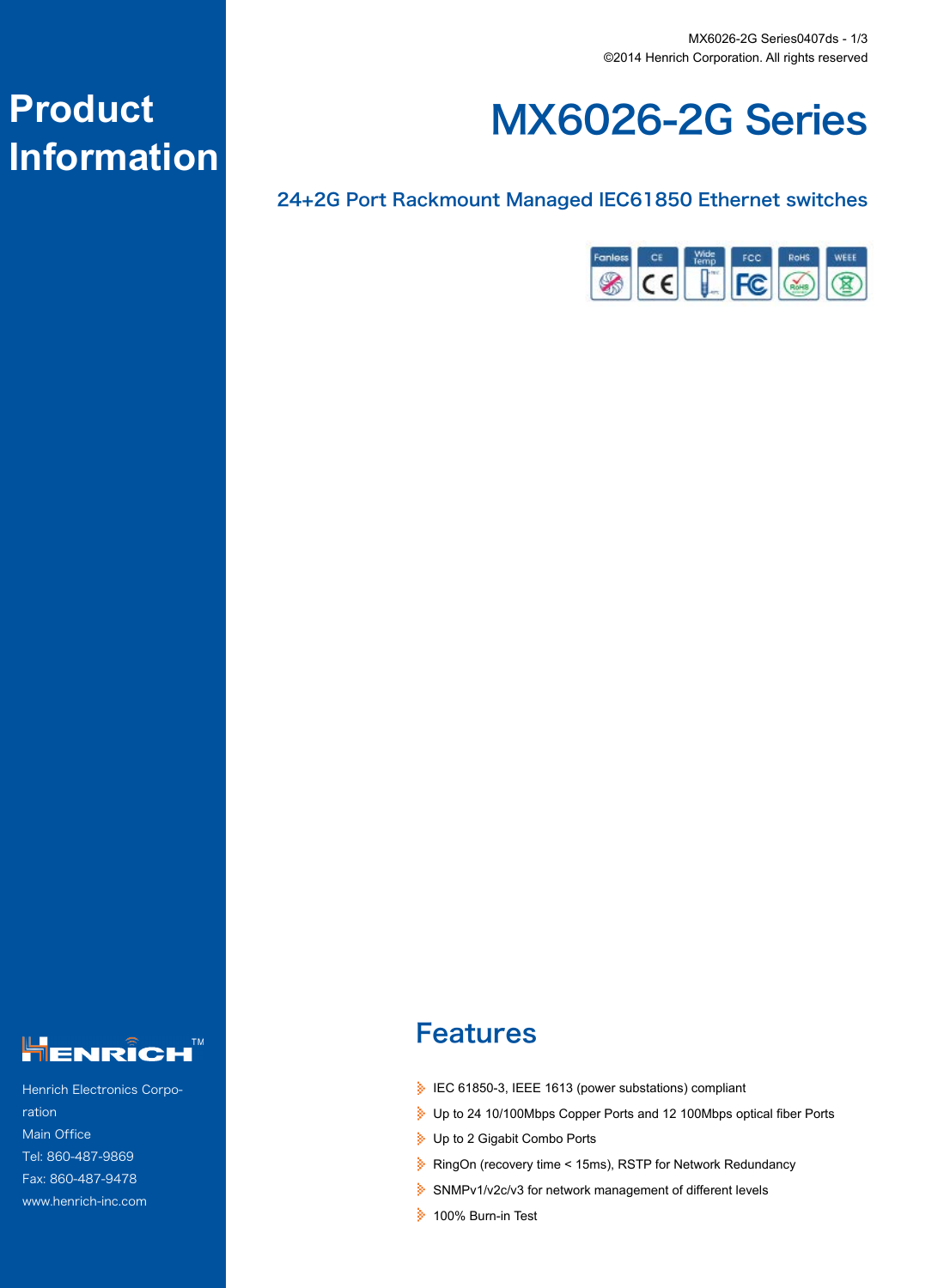#### Introduction

MX6026-2G series is designed to meet the requirements of substation automation system (IEC61850-3, IEEE1613), This series can be used to build high-performance Ethernet backbone network.

It has 120 v ~ 370 VDC or 85 v ~ 370 VAC, redundant power input function, increase the communication reliability, save the cost of wiring. In addition, the rack installation design makes network programming is easy, let you for substation installation up to 26 fast Ethernet front-end ports, maximum support 12 fiber ports and two Gigabit COMBO, provide great Flexibility.

## **Specifications**

| Technology           |                                                                       | Single Mode:                        | -8dBm                                                    |
|----------------------|-----------------------------------------------------------------------|-------------------------------------|----------------------------------------------------------|
| Standard:            | 802.3、802.3u、802.3x、802.1p、<br>802.1Q                                 | Max,TX                              |                                                          |
|                      |                                                                       | Single Mode:                        | $-2dBr$                                                  |
| Processing Type:     | Store and forward                                                     | RX Sensitivity:                     | <-24dBm                                                  |
| MAC Address:         | 8K                                                                    | <b>Power Requirements</b>           |                                                          |
| Management:          | CLI/ Web Browser                                                      | Input Voltage:                      | $120V \sim 370VDC$ ; 85V $\sim$ 264VAC                   |
| RingOn™:             | Recovery Time within 15ms                                             | Input Connection:                   | Grid panel terminal blocks                               |
| Flow Control:        | Full Duplex Flow Control, Half Duplex<br><b>Back Pressure Control</b> | <b>Mechanical Characters</b>        |                                                          |
| Protocols:           | IGMP Snooping, GMRP, SNMPv1/<br>v2c/v3, DHCP Client, HTTP,            | Package:                            | IP40, Metal Case<br>443×44×260mm                         |
|                      |                                                                       | Dimension(W×H×D):<br>Installation:  |                                                          |
|                      | HTTPS, NTP Client                                                     | <b>Environment Limits</b>           | Rack mounting                                            |
| Interface            |                                                                       | Operating Temp.:                    | $-40^{\circ}$ C $\sim$ 85 $^{\circ}$ C                   |
| RJ45 Port:           | 10/100BaseT(X)or                                                      | Storage Temp.:                      | -40℃~85℃                                                 |
|                      | 10/100/1000BaseT(X)auto negotiation                                   | <b>Ambient Relative</b>             |                                                          |
| Fiber Port:          | 100BaseFX (SC/ST connector) and<br>1000BaseSFP Slot                   | Humidity:                           | $5 \sim 95$ °C                                           |
| LED Indicators:      | Power, Port Status, 10/100M/1000M,                                    | <b>Standards and Certifications</b> |                                                          |
|                      | 1000M (COMBO)                                                         | EMI:                                | FCC Part 15. CISPR(EN55022) class A                      |
| Console port :       | DB9 male                                                              |                                     | EN61000-4-2(ESD), Level 3                                |
| Output Warning:      | Relay, Standard 2 Pin                                                 |                                     | EN61000-4-3(RS), Level 3                                 |
| <b>Optical Fiber</b> |                                                                       |                                     | EN61000-4-4(EFT), Level 3<br>EN61000-4-5(Surge), Level 3 |
| 100BaseFX            |                                                                       | EMS:                                | EN61000-4-6(CS), Level 3                                 |
| Distance:            |                                                                       |                                     | EN 61000-4-11, Level 3                                   |
| Multi-mode:          | 2km, 1310nm(62.5/125µm)                                               |                                     | CISPR 22 Radiated, Level 3                               |
| Single Mode:         | 20km, 1310nm(9/125µm)                                                 |                                     | CISPR 22 Conducted, Level 3                              |
| Min.TX               | $-20$ d $Bm$                                                          |                                     | ANSIC63.4, Level 3                                       |
| Multi-mode:          |                                                                       | Warranty                            |                                                          |
| Single Mode:         | $-15$ d $Bm$                                                          | Warranty Period:                    | 3 years                                                  |
| Max, TX              | $-10$ d $Bm$                                                          |                                     |                                                          |
| Multi-mode:          |                                                                       |                                     |                                                          |
| Single Mode:         | -8dBm                                                                 |                                     |                                                          |
| RX Sensitivity:      | <-32dBm(Single Mode/Multi-mode)                                       |                                     |                                                          |
| 1000Base-LX          |                                                                       |                                     |                                                          |
| Distance:            |                                                                       |                                     |                                                          |
| Single Mode:         | 20km, 1310nm(9/125µm)                                                 |                                     |                                                          |
| Min,TX               |                                                                       |                                     |                                                          |